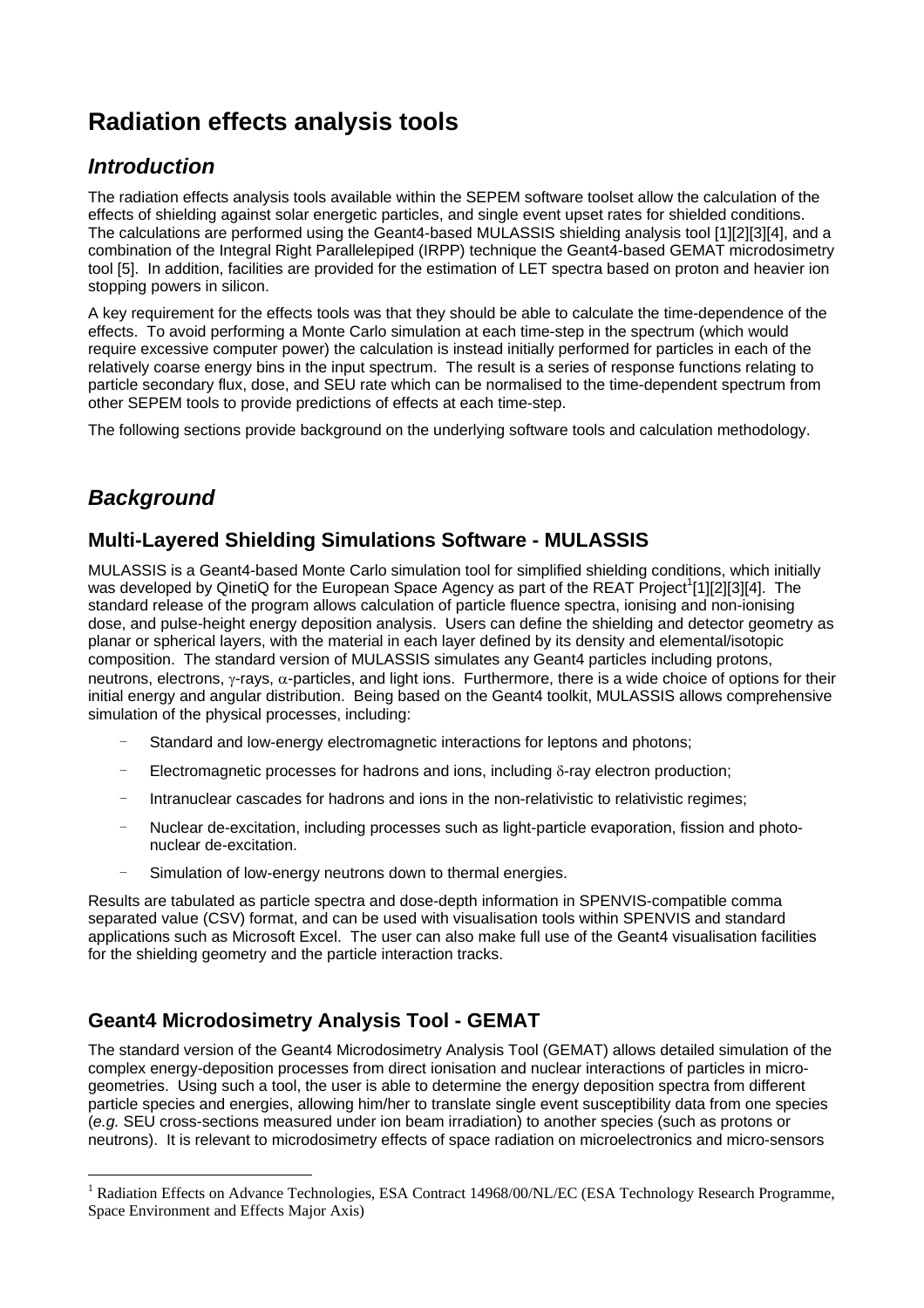(*e.g.* CCD and APS devices) and the standard version of the software can be used as a standalone tool or run through the SPENVIS web-page interface.

The simple command interface allows definition of different layers within a microelectronics device, and sensitive volumes comprising parallelepipeds, cylinders or more complex shapes embedded into the active semiconductor layers. A similar approach for treating analysis in MULASSIS has been achieved with GEMAT, with the user able to calculate the fluence of primaries and any secondaries incident upon sensitive volumes, energy deposition spectra and path-length distributions, and to tally coincident events in different sensitive volumes (relevant to multiple-cell upsets in microelectronics). As with MULASSIS, the results are generated as SPENVIS-compatible CSV files.

#### *Implementation of MULASSIS and GEMAT in SEPEM*

As mentioned above, there is a restricted implementation of MULASSIS and GEMAT within the SEPEM toolset to generate response functions over each of the energy channels of the spectrum defined by a set of energy channels in a data table. Within the SEPEM-MULASSIS web-page "mulassis geometry" the user is able to select whether the shield geometry if planar ("slab") or spherical, and to identify the thickness and composition of each of the layers (maximum ten layers) from a pre-defined list of materials. The "mulassis response function" web-page allows the user to select which input spectrum dataset to simulate, and the specific particle source and instrument channels to treat.

If the input spectrum selected comprises *N* channels with the energy of the *i*<sup>th</sup> bin between *E<sub>i</sub>* to *E<sub>i+1</sub>*, a series of *N* MULASSIS simulations is performed assuming a flat particle spectrum between these energy limits. The particles are assumed to be incident upon the shield as a cosine-law angular distribution, representative of a shield within an isotropic particle flux. The response functions for each energy channel include calculations of total-ionising dose, non-ionising dose (based on the NIEL function selected by the user), particle fluence and pulse-height spectrum per unit incident particle fluence. Therefore, if the input energy spectrum as a function of energy bin *i* and time *t* is  $\psi_i(t)$  in units of particles/((MeV/nucleon)⋅cm<sup>2</sup>⋅s⋅steradian), then the total ionising dose or total non-ionising dose rates at shield layer *l* due to the incident particles is:

$$
D_l(t_n) = \sum_{i=0}^{N-1} d_{il} C_i(t_n)
$$

where  $d_{ii}$  are the dose-depth data from the MULASSIS CSV file for layer *l* and incident particles between  $E_i$ and *Ei*+1, and *Ci* (*t*) is the fluence per energy channel:

$$
C_i(t_n) = \psi_i(t_n) \big[ E_{i+1} - E_i \big]
$$

Similarly for particle flux, one defines from the MULASSIS simulations a series of response functions, φ*ijlk* which corresponds to the flux of particles of species *j* at layer *l* and between energy <sup>ε</sup>*k* to <sup>ε</sup>*k*+1 per unit incident flux between energy  $E_i$  to  $E_{i+1}$ . Based on an input spectrum of  $\psi_i(t_n)$ , the output spectrum for species *j* at layer *l* is:

$$
\Phi_{jlk}(t_n) = \sum_{i=0}^{N-1} \phi_{ijlk} C_i(t_n)
$$

The version of GEMAT implemented within the SEPEM toolset is used to calculate the path-length distribution for particles incident upon a sensitive volume. Within this restricted version of the software, the angular distribution of the particles is simulated as isotropic, and the sensitive volume is a rectangular parallelepiped (box) or cylinder with dimensions defined by the user. The geometry can be treated as shielded, with the number of layers, thicknesses and materials defining the shield specified by the user in a similar manner to the MULASSIS simulation (see web-page "seu geometry").

For incident  $\alpha$ -particles and heavier ions, the path-length distribution is used in combination with the shielded particle LET spectrum, and the SEU cross-section based on the Integrated Rectangular Parallelepiped (IRPP) approach for calculating SEE rates as a function of time. For protons and ions, the SEU rate as a function of time is determined from the integration of the SEU cross-section over the proton or ion energy spectrum after the shield (as calculated by MULASSIS). The cross-sections for protons and ions can take the form of Weibull, log-normal or Bendel functions.